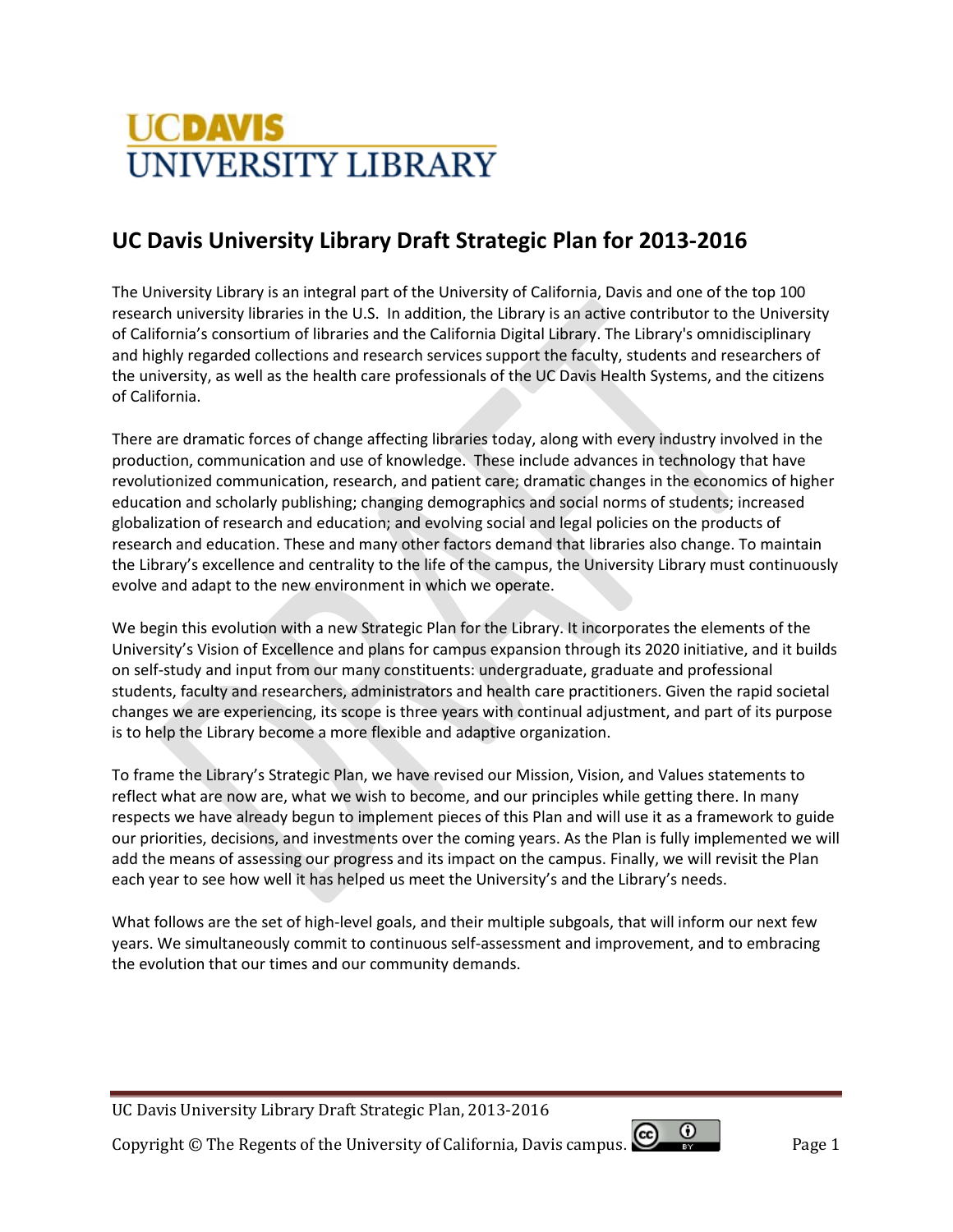# **Part I: Mission, Vision and Values**

#### **Mission: Advance the community's success and impact through knowledge stewardship.**

The University Library advances the success and impact of the UC Davis community by providing access to, expert assistance with, and stewardship of recorded knowledge; by investing in environments conducive to study, learning, and collaborative research; and by collecting and stewarding its contributions to knowledge and society, i.e. the careful and responsible management of the record of scholarship done by UC Davis faculty and researchers, made globally available and preserved for the future.

### **Vision: The Library is the academic hub of UC Davis, advancing research, education and innovation in a networked world.**

The UC Davis University Library will be an interdisciplinary resource for the entire community that enables transformative research and education through its provision of critical scholarship, tools and services.

**Values: We are a broadly collaborative and client-centered organization that values high quality scholarship, learning, and service to our community. We provide a work environment of integrity, respect and transparency, and a staff characterized by excellence, diversity, flexibility, and risk-taking.**

# **Part II: Strategic Goals**

This Strategic Plan incorporates elements from UC Davis's Vision of Excellence, plans for campus expansion from the 2020 initiative, and other major initiatives like Organizational Excellence. It links each goal to four key facets and one or more "themes" drawn from the Vision of Excellence. These are:

#### **Facet: Scale**

The university is already large and plans to expand the student and faculty population over the next decade. Many Library services were designed for a smaller community and for in-person or one-on-one interaction that is difficult or impossible to maintain with a larger population. Everything we do must be designed to work for a very large, diverse, and physically distributed community.

#### **Facet: Sustainability**

Library's budgets are driven by costs of both scholarly communication products (e.g., books, journals, and databases, in both print and online formats) and of increasingly sophisticated staff. In times of constrained resources, we need to steward those resources carefully and invest them wisely, anticipating future costs and needs so that our services can adapt to changing financial circumstances and are as efficient as possible.

UC Davis University Library Draft Strategic Plan, 2013-2016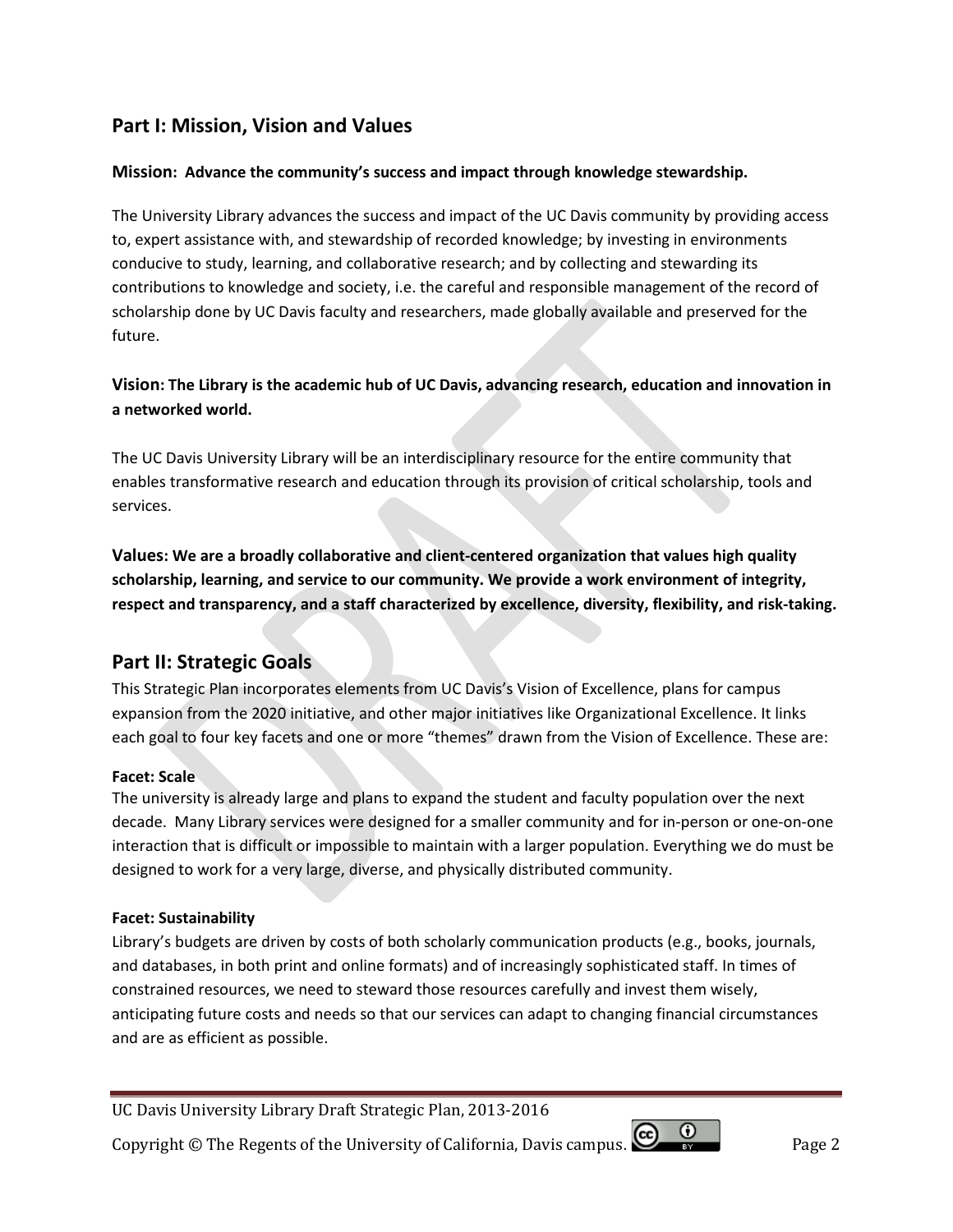#### **Facet: Accountability and Assessment**

Like the Universities they are part of, Libraries need to better understand the value that they bring to their various constituents: students, faculty, researchers, practitioners, staff, and the public. They need to link their resources and services to the goals of their institution, and measure their progress toward meeting those goals. Each Library goal will have metrics or other means of measuring progress and holding the Library accountable to its mission.

#### **Facet: Partnerships**

Many of the Library's resources and services can be developed in partnership with other organizations, within Davis, across the UC system, and with other library, education, or technology organizations. We can achieve more through these partnerships than we can alone, and some goals can only be achieved in partnership with others. Each of our goals will begin by asking who our partners might be and what can be achieved collectively, while not encumbering future Library leaders with dependencies that become inflexible over time.

#### **Theme: Organizational Excellence**

The Library, like the University, is committed to Organizational Excellence, a strategic program to improve the efficiency and effectiveness of administrative processes and make them "lean, effective, transparent, service-oriented and innovative." Its goals iInclude achieving cost savings that can be redirected to academic programs (such as the Library's collections and research services); harnessing existing expertise from within the university; and adopting a mindset of continuous business improvement.

#### **Theme: Public Service**

The Vision of Excellence describes UC Davis's goal of supporting and sustaining healthy, equitable communities, in which all will have access to the benefits of education and discovery. The Library, as the University's repository of knowledge and a conduit for communicating its research, shares this goal of insuring broad public access to knowledge and the benefits of research.

#### **Theme: Community**

UC Davis seeks to "Foster a Vibrant Community of Learning and Scholarship" and calls out the need to "enhance and promote a prestigious, internationally ranked library that takes its due place as the intellectual hub of the university". We acknowledge this need and the underlying goal of improving the students' educational outcomes and lives.

#### **Theme: Globalization**

UC Davis is increasingly global in its community, its research, and its partnerships, and plans to continue that global expansion going forward. The Library must support its community wherever they are in the world, and facilitate global research through our own global approach to collections and research services.

UC Davis University Library Draft Strategic Plan, 2013-2016

Copyright © The Regents of the University of California, Davis campus.  $\left[\begin{array}{cc} \text{(c)} & \text{(d)} \\ \text{(e)} & \text{(f)} \end{array}\right]$  Page 3

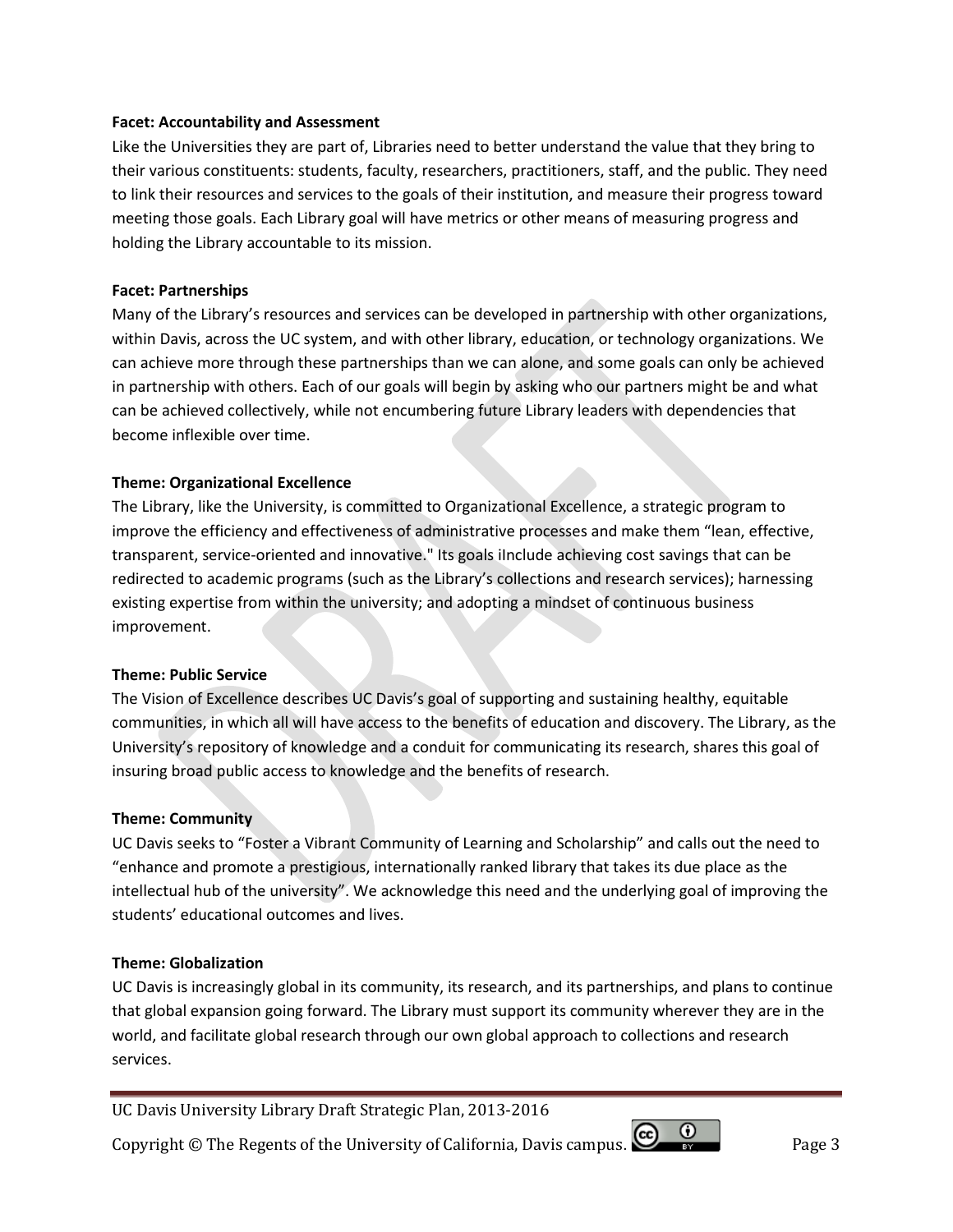#### **Theme: Interdisciplinarity**

The University is known for its interdisciplinary research and innovations, which brings challenges to the Library's mission of providing access to all relevant knowledge and services to help the community generate new knowledge with omnidisciplinary programs. Students and researchers who are effective at knowledge discovery in their own discipline are often challenged to be as effective in other disciplines that they engage with, and the Library must facilitate that continuum of expertise.

#### **Theme: Impact**

The University also seeks to advance the economic prosperity of our region, fostering the burgeoning life-science, agricultural and "clean energy" industries of California, and in investigating and sharing socially, politically, economically and environmentally relevant solutions to global problems. The Library can assist with these goals, for example by supporting the advancement of the scholarly reputation of the campus.

#### **GOAL 1: Create a world-class virtual library designed for the digital era**

Why are we doing this?

The UC Davis community, particularly faculty and graduate students, is moving online in its interaction with the Library; our collections are increasingly online, changing user expectations for how they work with Library materials; the community is too large to provide consistent and high quality service in person; physical libraries are challenged to support increasingly interdisciplinary and globally collaborative research; Web-based services are resetting user expectations for convenience, cost effectiveness, and quality. *Themes: community, public service, impact*

**Subgoal 1:** Develop a compelling "virtual library" experience that incorporates remote, digital resources and accommodates remote, online users.

**Subgoal 2**: Significantly improve the experience and efficiency of the Library users' online discovery of, access to, and interaction with the Library's digital collections.

**Subgoal 3**: Partner with the UC Library system and UC Davis technology groups to develop excellent and cost-effective online infrastructure, tools, and services in support of e-research and e-collections.

#### **GOAL 2: Increase UC Davis's research impact**

Why are we doing this?

UC Davis's research portfolio is expanding rapidly, particularly in the health and life sciences; research in all disciplines is changing to leverage digital information and computational methods; newer types of

UC Davis University Library Draft Strategic Plan, 2013-2016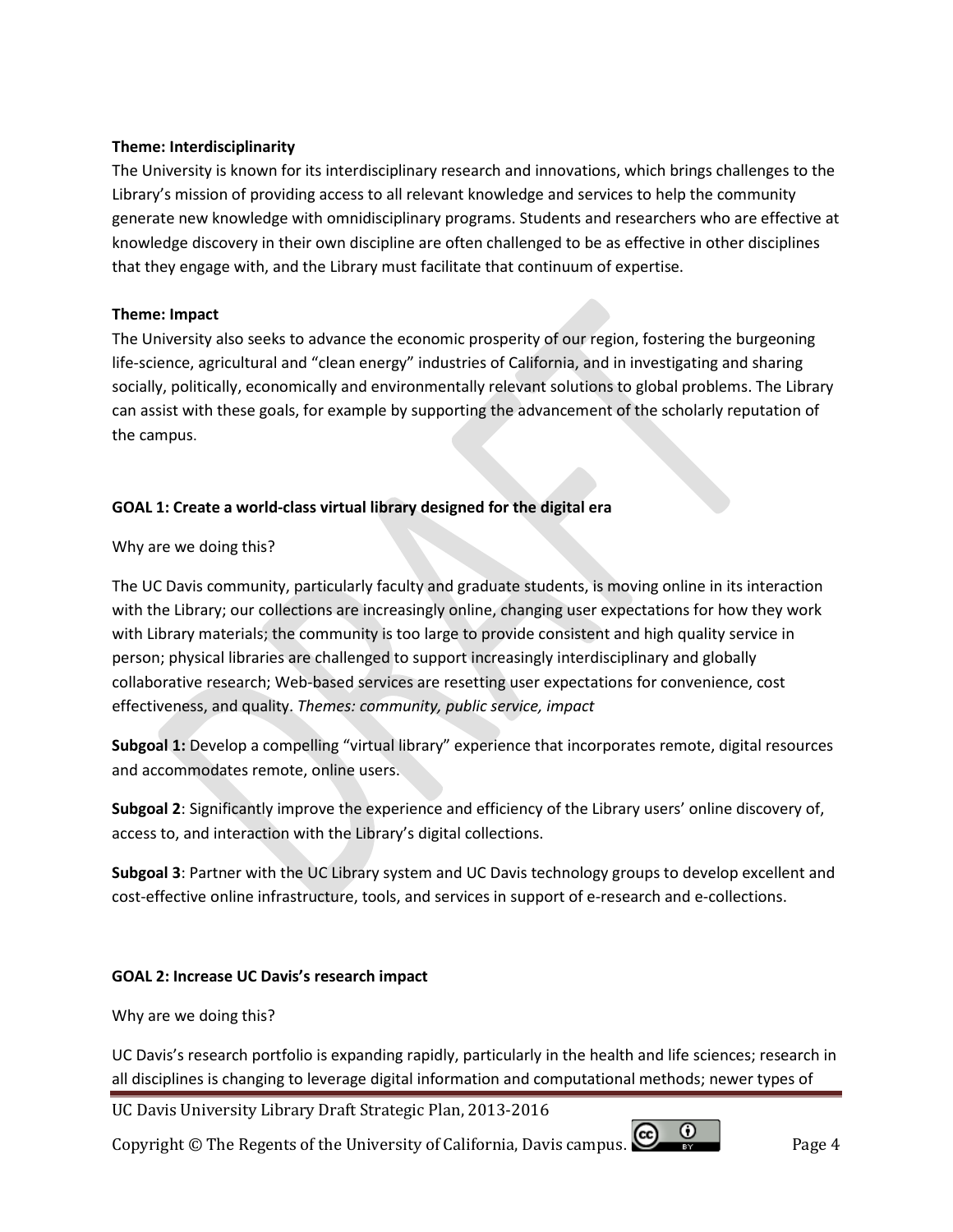research collections are increasingly critical, e.g., reference data collections and software libraries; libraries are uniquely positioned to track and promote research impact via research products, particularly publications. *Themes: interdisciplinarity, public service, impact and globalization*

**Subgoal 1**: Define and develop high quality, scalable research data curation tools and services that help researchers comply with funding requirements, support research reproducibility, and increase the visibility and impact of their work.

**Subgoal 2**: Provide innovative library services that foster research collaborations among faculty, students, and researchers, at UC Davis and beyond.

**Subgoal 3**: Refine the Library's organizational structure to improve support for increasingly diverse, interdisciplinary, and global research initiatives.

**Subgoal 4**: Facilitate campus strategies for publishing research results that encourage open sharing of information and reuse of data.

#### **GOAL 3: Improve UC Davis's educational quality by preparing its students for life-long learning**

Why are we doing this?

The 2020 initiative and other factors are significantly increasing the size of the UC Davis community at all levels and particularly undergraduates; educational technology is rapidly changing the educational experience (e.g. flipped courses, Massive Open Online Courses); open educational content is increasingly common; information literacy is more important than ever but can't be managed effectively in person. *Themes: community and Interdisciplinarity.*

**Subgoal 1**: Develop innovative and compelling approaches to teaching scholarly resource discovery, assessment, and evaluation strategies, especially those leveraging online technologies.

**Subgoal 2**: Design and efficiently deliver teaching and life-long learning online services that address the needs of our increasingly large and diverse population of scholars.

**Subgoal 3**: Identify and implement assessment methods that document the positive impact on student success from using diverse library collections and sophisticated information discovery strategies.

**Subgoal 4**: Partner with UC Davis faculty and academic technology groups to integrate the Library's collections and services into the emerging online learning platforms.

**Subgoal 5**: Improve the student learning experience by acquiring high quality and cost effective online teaching materials (e.g. licensed e-textbooks and Open Educational Resources).

UC Davis University Library Draft Strategic Plan, 2013-2016

Copyright © The Regents of the University of California, Davis campus. Page 5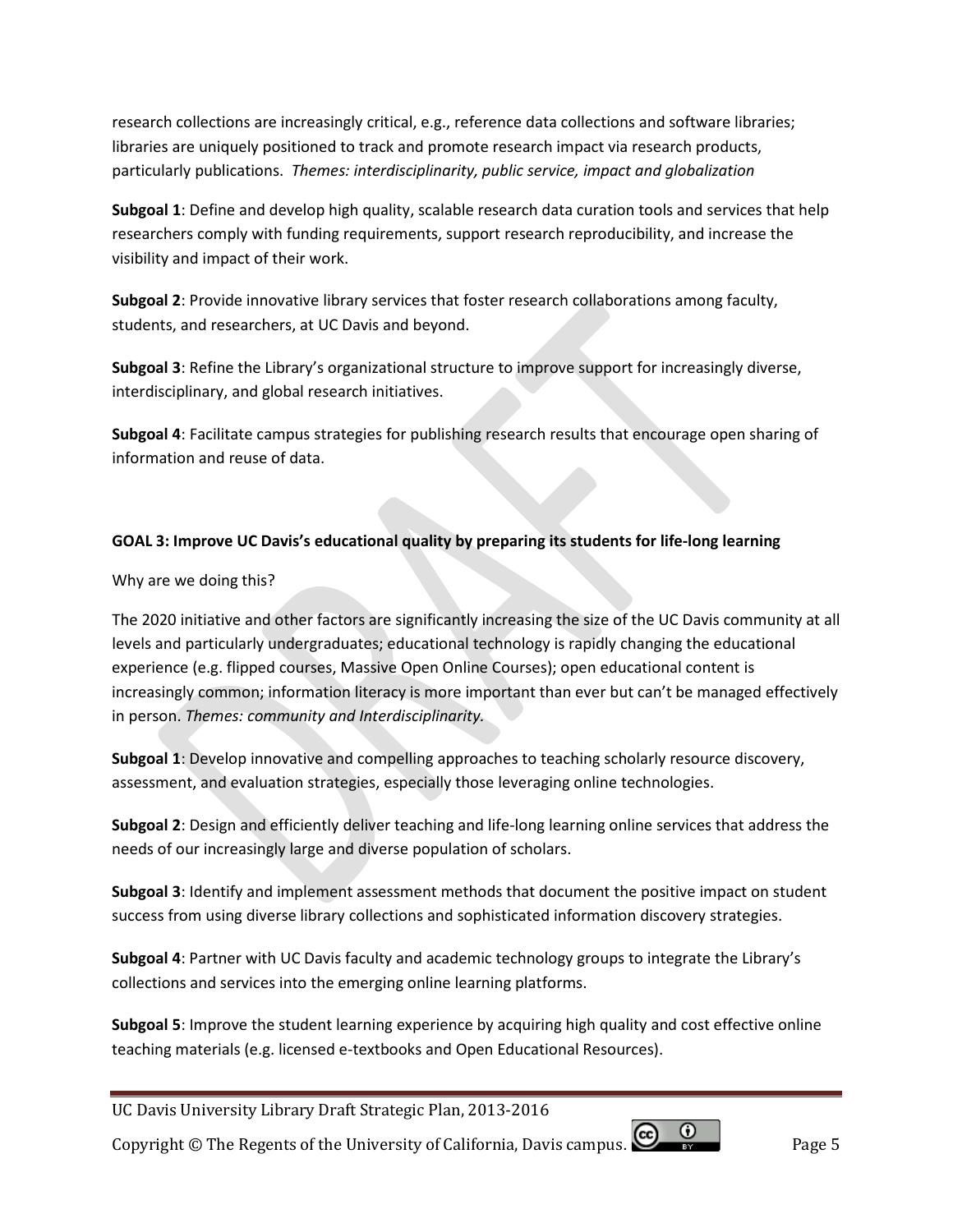#### **GOAL 4: Maximize the community's access to the comprehensive collection of knowledge**

Why are we doing this?

We are experiencing ongoing transition from print to digital collections and an evolution of the appropriate roles and preferences for each; economic and legal models for publishing and knowledge dissemination and management are changing dramatically; Open Access frees us from a single model of commerce and offers new opportunities to publish scholarship; the scope of research collections is expanding to include data, software, research workflows, informal publications, and a variety of other non-traditional scholarly materials. *Themes: Interdisciplinarity, impact, and public service.*

**Subgoal 1**: In partnership with the UC Library system and the broader library community, provide outstanding and comprehensive collections that support UC Davis's research, education, and clinical care programs.

Example metrics/actions: e-journal package renewals

**Subgoal 2:** Develop and support transformative, sustainable, and high impact publishing models, particularly for the research output of the UC Davis community.

**Subgoal 3**: Increase availability of high quality online collections digitized from the UC Davis Library and the UC Library systems' rich print collections and archives.

**Subgoal 4**: Improve online tools and services for Library users' discovery, assessment, and evaluation of scholarly collections and research materials at UC Davis and beyond.

**Subgoal 5**: Insure that the record of scholarship and research in all formats is preserved for future access.

## **GOAL 5: Revitalize library spaces for a growing community of learners and a changing research environment**

Why are we doing this?

Changes from print to digital collections reduce demand for physical access to collections; new technologies afford new access methods (e.g. via the Web, scan/print-on-demand, robotic storage); quality space for study and collaboration is scarce and demand is growing; partnerships to provide high quality educational and research services benefit from physical proximity; current spaces are inflexible and no longer fit-for-purpose. *Themes: interdisciplinarity and community*.

UC Davis University Library Draft Strategic Plan, 2013-2016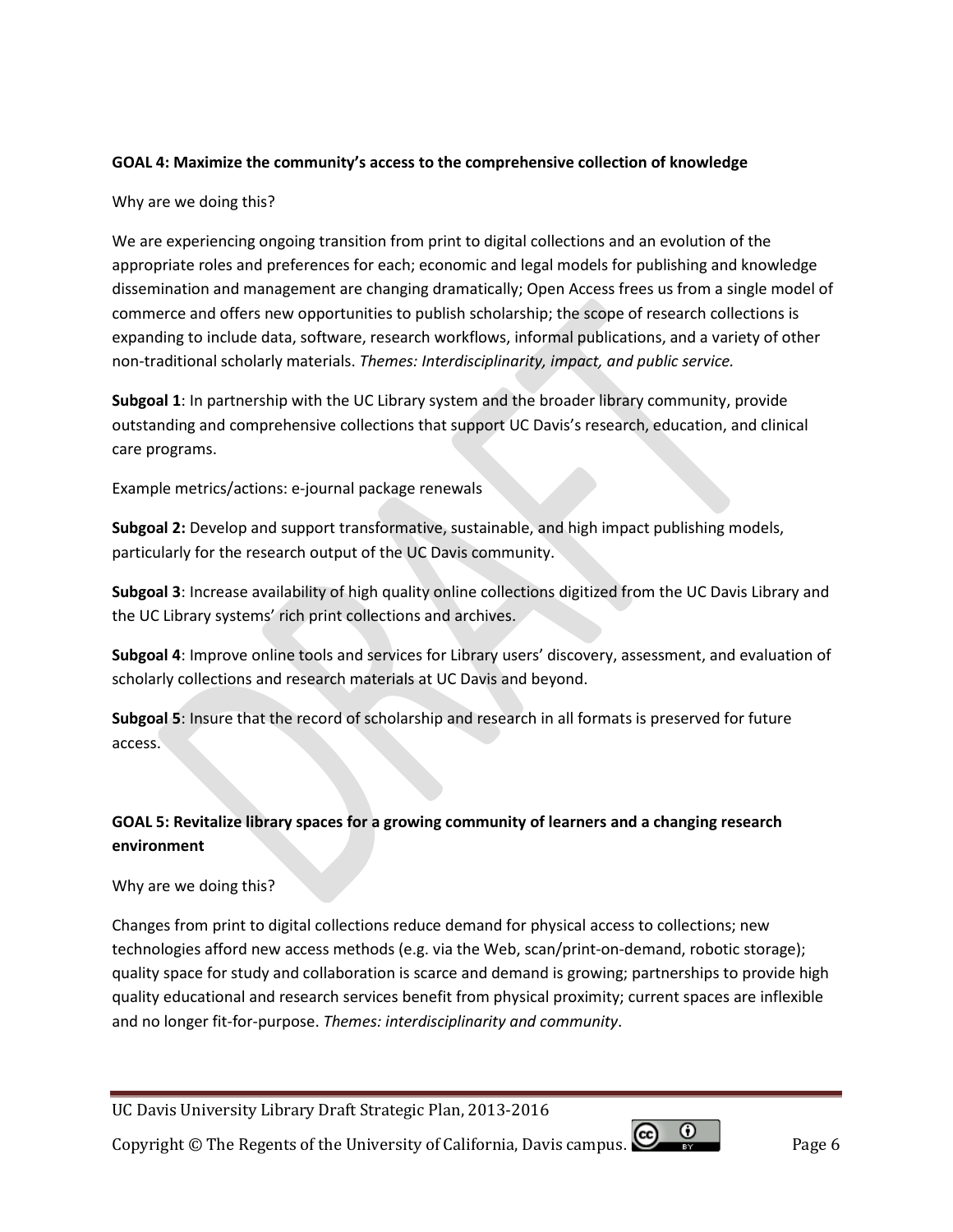**Subgoal 1**: Increase and improve library spaces for private study and reflection, and interactive, crossdisciplinary collaboration, particularly for students.

**Subgoal 2**: Leverage strategic advantages of each library location to develop synergistic services with the local academic and research programs.

**Subgoal 3**: Insure that library spaces include appropriate technologies for contemporary educational and research needs, as well as being attractive, welcoming, clean, and safe.

**Subgoal 4**: Define physical spaces that enable effective library staff interaction with the community and with synergistic academic and research support units.

**Subgoal 5:** Partner with campus educational support groups to improve the student learning experience on campus.

#### **GOAL 6: Maximize the Library's efficiency, effectiveness and impact in pursuit of our mission**

Why are we doing this?

We're part of a global library community, the UC Library system, and the UC Davis administration and we need to leverage all of these to improve our efficiency and effectiveness; we need effective input from faculty, researchers, graduate and undergraduate students, staff and administration to inform our services and priorities; we need to make strategic investments in staff development for new initiatives that support our strategic goals; we need stable and adequate funding to meet our mission. *Themes: organizational excellence, community.*

**Subgoal 1**: Create an organizational structure that reflects the interdisciplinary nature of UC Davis and implements Organization Excellence across all the Library's functions.

**Subgoal 2**: Identify partnerships across the UC Davis campus and the UC Library system that can help us achieve our goals more efficiently and effectively.

**Subgoal 3**: Create a culture and practice of continuous improvement through careful assessment and data-driven decision-making.

**Subgoal 4**: Develop and sustain a skilled and engaged workforce through targeted development and recruitment that aligns staff capabilities with library priorities and campus goals.

**Subgoal 5**: Improve and stabilize the Library's funding model for its primary services, and develop new means to increase experimentation and innovation across the organization.

**Subgoal 6**: Improve the Library's advisory and governance structure to reflect the needs of the entire community, including faculty, students, researchers, and staff.

UC Davis University Library Draft Strategic Plan, 2013-2016